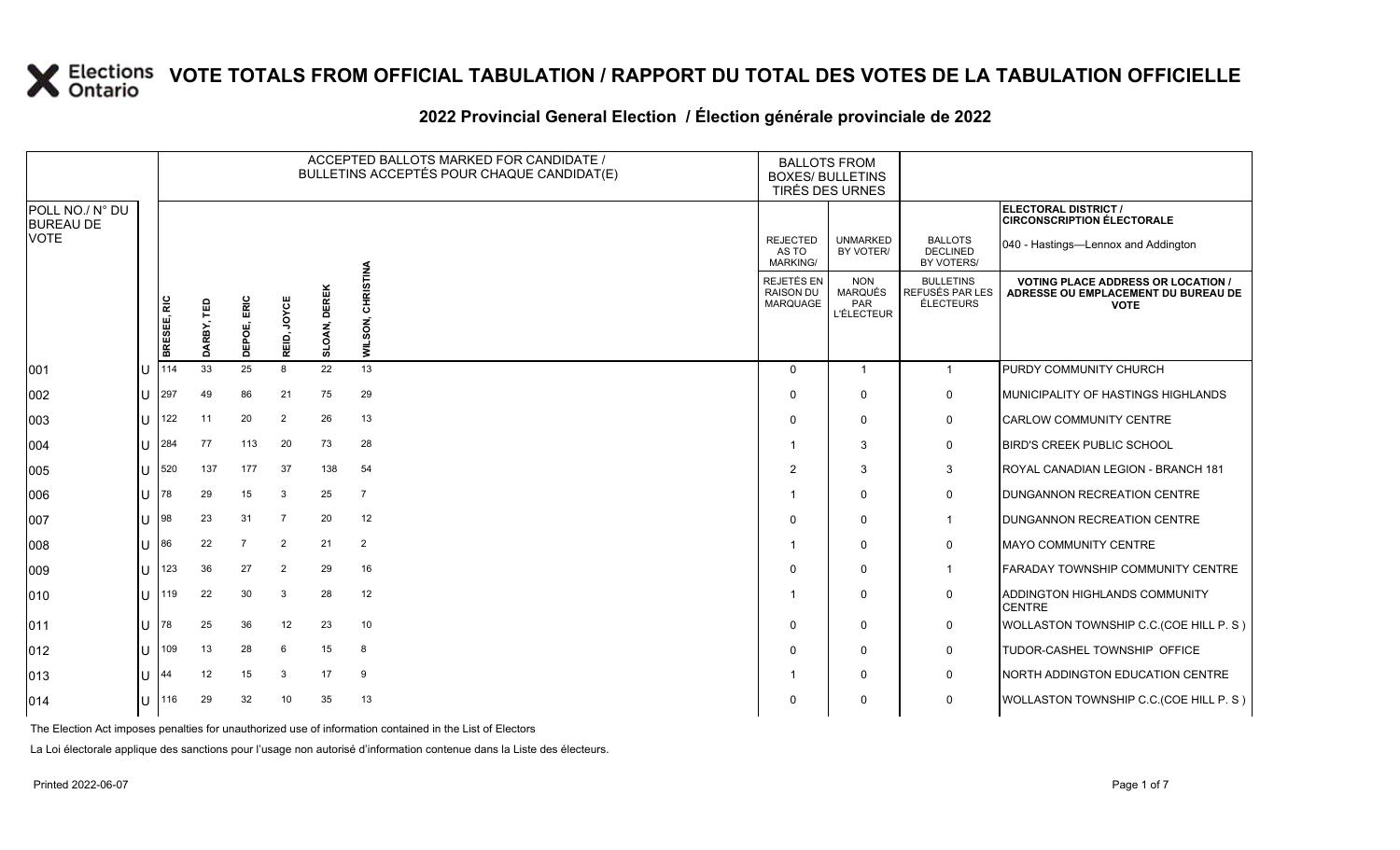#### **2022 Provincial General Election / Élection générale provinciale de 2022**

|                                     |  | ACCEPTED BALLOTS MARKED FOR CANDIDATE /<br>BULLETINS ACCEPTÉS POUR CHAQUE CANDIDAT(E) |            |                |                |                     |                   | <b>BALLOTS FROM</b><br><b>BOXES/ BULLETINS</b><br>TIRÉS DES URNES |                                                   |                                                         |                                                                                                 |
|-------------------------------------|--|---------------------------------------------------------------------------------------|------------|----------------|----------------|---------------------|-------------------|-------------------------------------------------------------------|---------------------------------------------------|---------------------------------------------------------|-------------------------------------------------------------------------------------------------|
| POLL NO./ N° DU<br><b>BUREAU DE</b> |  |                                                                                       |            |                |                |                     |                   |                                                                   |                                                   |                                                         | <b>ELECTORAL DISTRICT /</b><br><b>CIRCONSCRIPTION ÉLECTORALE</b>                                |
| <b>VOTE</b>                         |  |                                                                                       |            |                |                |                     |                   | <b>REJECTED</b><br>AS TO<br><b>MARKING/</b>                       | <b>UNMARKED</b><br>BY VOTER/                      | <b>BALLOTS</b><br><b>DECLINED</b><br>BY VOTERS/         | 040 - Hastings-Lennox and Addington                                                             |
|                                     |  | BRESEE, RIC                                                                           | DARBY, TED | ERIC<br>DEPOE, | REID, JOYCE    | <b>SLOAN, DEREK</b> | WILSON, CHRISTINA | REJETÉS EN<br><b>RAISON DU</b><br>MARQUAGE                        | <b>NON</b><br>MARQUÉS<br>PAR<br><b>L'ÉLECTEUR</b> | <b>BULLETINS</b><br>REFUSÉS PAR LES<br><b>ÉLECTEURS</b> | <b>VOTING PLACE ADDRESS OR LOCATION /</b><br>ADRESSE OU EMPLACEMENT DU BUREAU DE<br><b>VOTE</b> |
| 015                                 |  | 45                                                                                    | 13         | 10             | $\overline{7}$ | $\overline{7}$      | 8                 | $\Omega$                                                          | $\mathbf{0}$                                      | $\mathbf 0$                                             | TUDOR-CASHEL TOWNSHIP OFFICE                                                                    |
| 016                                 |  | 163                                                                                   | 37         | 49             | 11             | 76                  | 9                 | $\Omega$                                                          | $\mathbf 0$                                       | $\mathsf{O}$                                            | LAND O'LAKES LIONS CLUB                                                                         |
| 017                                 |  | 106                                                                                   | 38         | 44             | 3              | 12                  | 11                | 3                                                                 | $\mathbf 0$                                       | $\mathsf{O}$                                            | <b>SOUTH FREDERICKSBURGH HALL</b>                                                               |
| 018                                 |  | 105                                                                                   | 42         | 47             |                | 5                   | 13                |                                                                   | $\mathbf{0}$                                      | $\mathbf 0$                                             | <b>SOUTH FREDERICKSBURGH HALL</b>                                                               |
| 019                                 |  | 59                                                                                    | 86         | 42             |                | 7                   | 18                |                                                                   | $\mathbf 0$                                       | $\mathbf 0$                                             | <b>AMHERST ISLAND PUBLIC SCHOOL</b>                                                             |
| 020                                 |  | 69                                                                                    | 28         | 25             | 13             | 14                  | 8                 | $\Omega$                                                          | $\mathbf{1}$                                      | $\mathbf 0$                                             | <b>ACTINOLITE RECREATION HALL</b>                                                               |
| 021                                 |  | 277                                                                                   | 115        | 139            | 16             | 50                  | 30                |                                                                   | 0                                                 |                                                         | STONE MILLS RECREATION CENTRE                                                                   |
| 022                                 |  | 508                                                                                   | 114        | 148            | 47             | 100                 | 42                | 2                                                                 | 6                                                 | $\mathbf 0$                                             | MARMORA & DISTRICT RECREATION<br><b>CENTRE</b>                                                  |
| 023                                 |  | 69                                                                                    | 17         | 17             | 8              | 13                  | 10                | $\Omega$                                                          | $\mathbf 0$                                       | $\mathbf 0$                                             | <b>IDELORO COMMUNITY HALL</b>                                                                   |
| 024                                 |  | 264                                                                                   | 55         | 61             | 50             | 63                  | 35                | $\Omega$                                                          | $\mathbf 0$                                       | $\mathbf 0$                                             | MADOC TWP. REC. CTR.- ELDORADO                                                                  |
| 025                                 |  | 289                                                                                   | 112        | 99             | 26             | 69                  | 32                | $\overline{2}$                                                    | $\mathbf{1}$                                      | $\mathbf 0$                                             | <b>ARTS CENTRE HASTINGS</b>                                                                     |
| 026                                 |  | 277                                                                                   | 65         | 109            | 36             | 58                  | 20                |                                                                   | $\mathbf 0$                                       | $\mathsf{O}$                                            | <b>TWEED PUBLIC LIBRARY</b>                                                                     |
| 027                                 |  | 76                                                                                    | 38         | 20             | 10             | 15                  | -8                | n                                                                 | $\Omega$                                          | $\mathsf{O}$                                            | <b>ACTINOLITE RECREATION HALL</b>                                                               |

The Election Act imposes penalties for unauthorized use of information contained in the List of Electors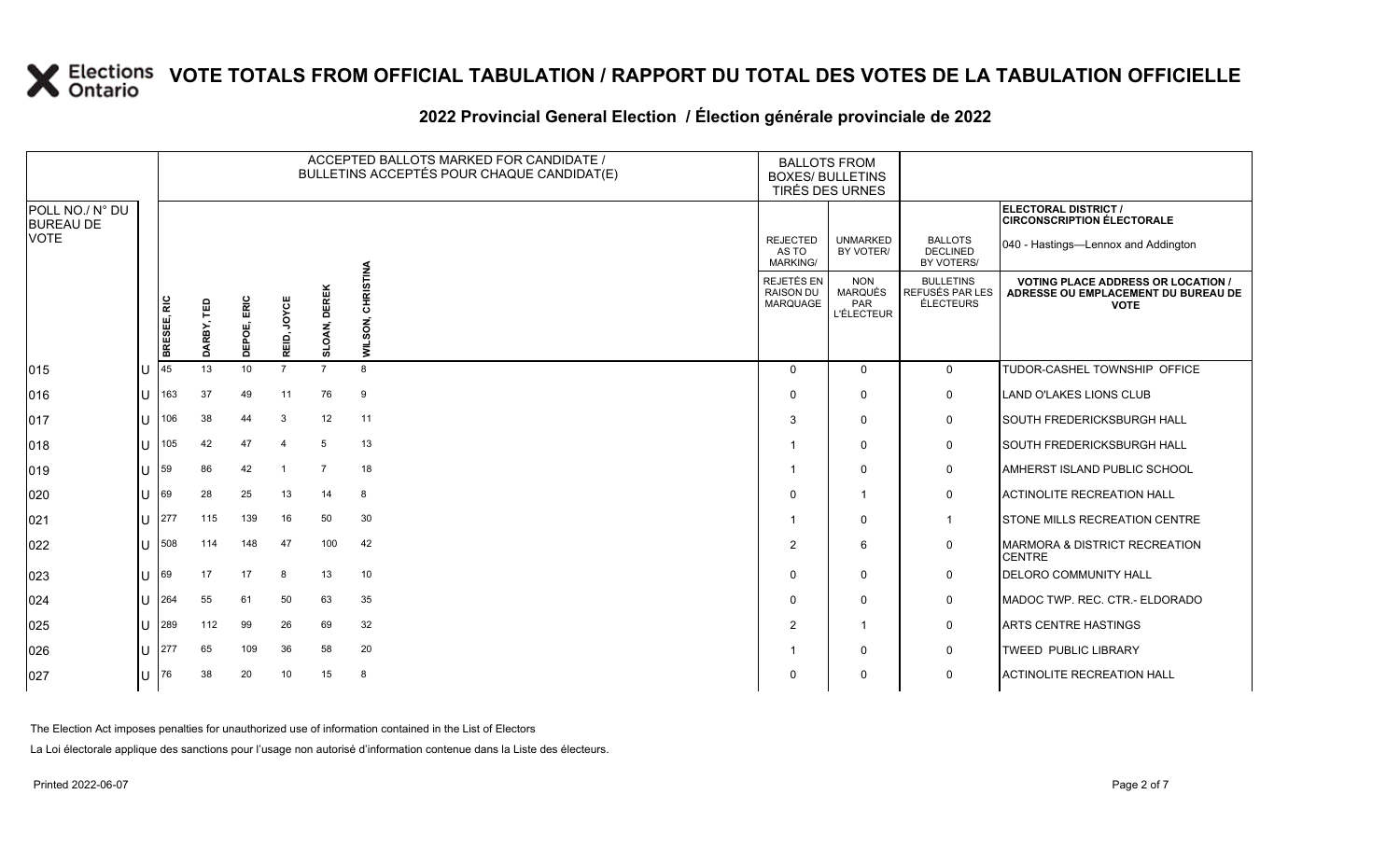#### **2022 Provincial General Election / Élection générale provinciale de 2022**

|                                     |             |            |             |                       |                        | ACCEPTED BALLOTS MARKED FOR CANDIDATE /<br>BULLETINS ACCEPTÉS POUR CHAQUE CANDIDAT(E) | <b>BALLOTS FROM</b><br><b>BOXES/ BULLETINS</b><br>TIRÉS DES URNES |                                                          |                                                  |                                                                                                 |
|-------------------------------------|-------------|------------|-------------|-----------------------|------------------------|---------------------------------------------------------------------------------------|-------------------------------------------------------------------|----------------------------------------------------------|--------------------------------------------------|-------------------------------------------------------------------------------------------------|
| POLL NO./ N° DU<br><b>BUREAU DE</b> |             |            |             |                       |                        |                                                                                       |                                                                   |                                                          |                                                  | ELECTORAL DISTRICT /<br><b>CIRCONSCRIPTION ÉLECTORALE</b>                                       |
| VOTE                                |             |            |             |                       |                        |                                                                                       | <b>REJECTED</b><br>AS TO<br><b>MARKING/</b>                       | <b>UNMARKED</b><br>BY VOTER/                             | <b>BALLOTS</b><br><b>DECLINED</b><br>BY VOTERS/  | 040 - Hastings-Lennox and Addington                                                             |
|                                     | BRESEE, RIC | DARBY, TED | DEPOE, ERIC | REID, JOYCE           | <b>DEREK</b><br>SLOAN, | <b>CHRISTINA</b><br>WILSON,                                                           | REJETÉS EN<br><b>RAISON DU</b><br>MARQUAGE                        | <b>NON</b><br><b>MARQUÉS</b><br>PAR<br><b>L'ÉLECTEUR</b> | <b>BULLETINS</b><br>REFUSÉS PAR LES<br>ÉLECTEURS | <b>VOTING PLACE ADDRESS OR LOCATION /</b><br>ADRESSE OU EMPLACEMENT DU BUREAU DE<br><b>VOTE</b> |
| 028                                 | 147         | 71         | 60          | 12                    | 32                     | 25                                                                                    | $\Omega$                                                          | $\mathbf{0}$                                             | $\overline{0}$                                   | TWEED HUNGERFORD AGRICULTURAL<br><b>BUILDING</b>                                                |
| 029                                 | 67          | 28         | 34          | $\overline{4}$        | 14                     | $\overline{7}$                                                                        | $\Omega$                                                          | $\mathbf 0$                                              | $\mathbf 0$                                      | <b>STONE MILLS TOWNSHIP OFFICE</b>                                                              |
| 030                                 | 150         | 25         | 53          | 20                    | 17                     | 8                                                                                     | $\Omega$                                                          | $\Omega$                                                 | $\mathbf 0$                                      | <b>ENTERPRISE PUBLIC SCHOOL</b>                                                                 |
| 031                                 | 90          | 37         | 41          | $\overline{7}$        | 23                     | 10                                                                                    | $\Omega$                                                          | $\mathbf 1$                                              | 0                                                | <b>IMOSCOW UNITED CHURCH HALL</b>                                                               |
| 032                                 | 138         | 13         | 30          | 9                     | 12                     | $\overline{7}$                                                                        | -1                                                                | $\overline{1}$                                           | 0                                                | STIRLING-RAWDON COMMUNITY HALL                                                                  |
| 033                                 | 99          | 26         | 25          | $\boldsymbol{\Delta}$ | 16                     | 13                                                                                    | $\mathbf{0}$                                                      | $\mathbf{0}$                                             | $\mathbf{1}$                                     | STIRLING-RAWDON COMMUNITY HALL                                                                  |
| 034                                 | 210         | 67         | 65          | 22                    | 48                     | 14                                                                                    | $\Omega$                                                          | $\mathbf 1$                                              | 0                                                | <b>ICTR. HASTINGS IVANHOE FIRE HALL STN 1</b>                                                   |
| 035                                 | 87          | 26         | 29          | 10                    | 9                      | 19                                                                                    | $\Omega$                                                          | $\Omega$                                                 | 0                                                | THOMASBURG COMMUNITY HALL                                                                       |
| 036                                 | 344         | 110        | 88          | 25                    | 63                     | 32                                                                                    | 1                                                                 | $\mathbf{0}$                                             | $\mathbf 0$                                      | MOIRA COMMUNITY HALL                                                                            |
| 037                                 | 74          | 32         | 34          | 13                    | 19                     | 10                                                                                    | 2                                                                 | $\Omega$                                                 | $\mathbf 0$                                      | THOMASBURG COMMUNITY HALL                                                                       |
| 038                                 | 75          | 26         | 39          | $\overline{2}$        | 31                     | 13                                                                                    | -1                                                                | $\Omega$                                                 | 3                                                | <b>ST. MATTHEW'S ANGLICAN CHURCH HALL</b>                                                       |
| 039                                 | 303         | 109        | 134         | 16                    | 60                     | 26                                                                                    | -1                                                                | $\overline{1}$                                           | $\mathbf 0$                                      | <b>ROBLIN WESLEYAN CHURCH</b>                                                                   |
| 040                                 | 255         | 140        | 209         | 21                    | 41                     | 43                                                                                    |                                                                   | $\mathbf{0}$                                             | $\overline{2}$                                   | NEWBURGH COMMUNITY HALL                                                                         |
| 041                                 | 271         | 119        | 205         | 24                    | 33                     | 40                                                                                    | O                                                                 | $\Omega$                                                 | $\mathbf 0$                                      | YARKER LIBRARY/DAYCARE                                                                          |

The Election Act imposes penalties for unauthorized use of information contained in the List of Electors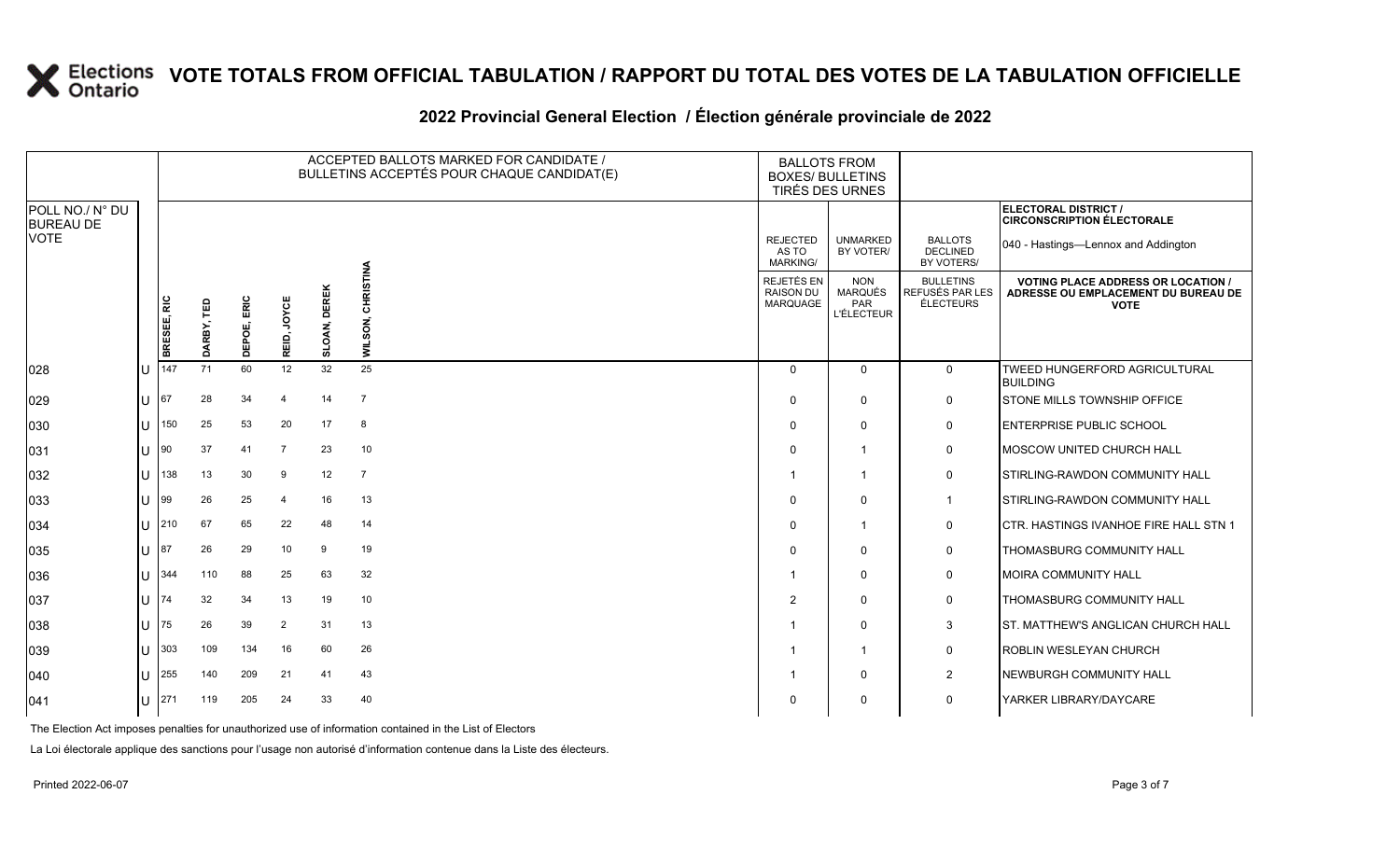#### **2022 Provincial General Election / Élection générale provinciale de 2022**

|                                     |  |             |            |             |                          |                        | ACCEPTED BALLOTS MARKED FOR CANDIDATE /<br>BULLETINS ACCEPTÉS POUR CHAQUE CANDIDAT(E) | <b>BALLOTS FROM</b><br><b>BOXES/ BULLETINS</b><br>TIRÉS DES URNES |                                                   |                                                  |                                                                                               |
|-------------------------------------|--|-------------|------------|-------------|--------------------------|------------------------|---------------------------------------------------------------------------------------|-------------------------------------------------------------------|---------------------------------------------------|--------------------------------------------------|-----------------------------------------------------------------------------------------------|
| POLL NO./ N° DU<br><b>BUREAU DE</b> |  |             |            |             |                          |                        |                                                                                       |                                                                   |                                                   |                                                  | <b>ELECTORAL DISTRICT /</b><br><b>CIRCONSCRIPTION ÉLECTORALE</b>                              |
| <b>VOTE</b>                         |  |             |            |             |                          |                        |                                                                                       | <b>REJECTED</b><br>AS TO<br><b>MARKING/</b>                       | <b>UNMARKED</b><br>BY VOTER/                      | <b>BALLOTS</b><br><b>DECLINED</b><br>BY VOTERS/  | 040 - Hastings-Lennox and Addington                                                           |
|                                     |  | BRESEE, RIC | DARBY, TED | DEPOE, ERIC | REID, JOYCE              | <b>DEREK</b><br>SLOAN, | <b>CHRISTINA</b><br>WILSON,                                                           | REJETÉS EN<br><b>RAISON DU</b><br>MARQUAGE                        | <b>NON</b><br><b>MARQUÉS</b><br>PAR<br>L'ÉLECTEUR | <b>BULLETINS</b><br>REFUSÉS PAR LES<br>ÉLECTEURS | <b>VOTING PLACE ADDRESS OR LOCATION</b><br>ADRESSE OU EMPLACEMENT DU BUREAU DE<br><b>VOTE</b> |
| 042                                 |  | 467         | 135        | 170         | 30                       | 67                     | 48                                                                                    | 2                                                                 | 2                                                 | $\overline{1}$                                   | <b>STIRLING ROTARY CLUB</b>                                                                   |
| 043                                 |  | 562         | 217        | 225         | 24                       | 84                     | 44                                                                                    | 3                                                                 | $\mathbf{1}$                                      | 0                                                | <b>FOXBORO PUBLIC SCHOOL</b>                                                                  |
| 044                                 |  | 614         | 295        | 194         | 26                       | 89                     | 65                                                                                    | $\overline{2}$                                                    | $\mathbf{1}$                                      | $\overline{2}$                                   | <b>GERRY MASTERSON THURLOW COMMUNITY</b><br><b>CENTRE</b>                                     |
| 045                                 |  | 388         | 144        | 141         | 34                       | 71                     | 49                                                                                    | $\Omega$                                                          | 1                                                 | $\overline{2}$                                   | <b>TYENDINAGA TOWNSHIP RECREATION HALL</b>                                                    |
| 046                                 |  | 39          | 7          | 29          | $\overline{2}$           | 11                     | 4                                                                                     | $\Omega$                                                          | $\mathbf{0}$                                      | $\mathbf 0$                                      | HOLY NAME OF MARY CATHOLIC SCHOOL                                                             |
| 047                                 |  | 55          | 21         | 24          | $\boldsymbol{\varDelta}$ | $\overline{7}$         | 6                                                                                     | $\Omega$                                                          | 0                                                 | $\overline{1}$                                   | HOLY NAME OF MARY CATHOLIC SCHOOL                                                             |
| 048                                 |  | 92          | 27         | 23          | 9                        | 11                     | 6                                                                                     |                                                                   | $\mathbf{0}$                                      | 0                                                | <b>SELBY COMMUNITY HALL</b>                                                                   |
| 049                                 |  | 204         | 109        | 177         | 20                       | 40                     | 29                                                                                    | -1                                                                | $\mathbf{0}$                                      | 0                                                | <b>THE PRINCE CHARLES SCHOOL</b>                                                              |
| 050                                 |  | 301         | 116        | 147         | 12                       | 38                     | 15                                                                                    | -1                                                                | 1                                                 | 0                                                | <b>WESTDALE PARK FREE METHODIST CHURCH</b>                                                    |
| 051                                 |  | 48          | 12         | 20          | $\boldsymbol{\varDelta}$ | 9                      | $\overline{4}$                                                                        |                                                                   | $\mathbf{0}$                                      | 0                                                | <b>SELBY COMMUNITY HALL</b>                                                                   |
| 052                                 |  | 33          | 9          | 21          | -1                       | 12                     | $\mathbf 0$                                                                           | $\Omega$                                                          | $\mathbf{0}$                                      | 0                                                | <b>JUBILEE SENIORS APARTMENTS</b>                                                             |
| 053                                 |  | 444         | 247        | 254         | 28                       | 49                     | 53                                                                                    | $\overline{2}$                                                    | $\overline{2}$                                    | 0                                                | <b>BATH PUBLIC SCHOOL</b>                                                                     |
| 054                                 |  | 504         | 185        | 305         | 31                       | 65                     | 60                                                                                    | 3                                                                 | $\mathbf{0}$                                      | 0                                                | <b>PALACE AT ODESSA FAIR GROUNDS</b>                                                          |
| 055                                 |  | 341         | 220        | 352         | 20                       | 37                     | 44                                                                                    |                                                                   | 0                                                 | 0                                                | <b>AMHERSTVIEW COMMUNITY HALL</b>                                                             |

The Election Act imposes penalties for unauthorized use of information contained in the List of Electors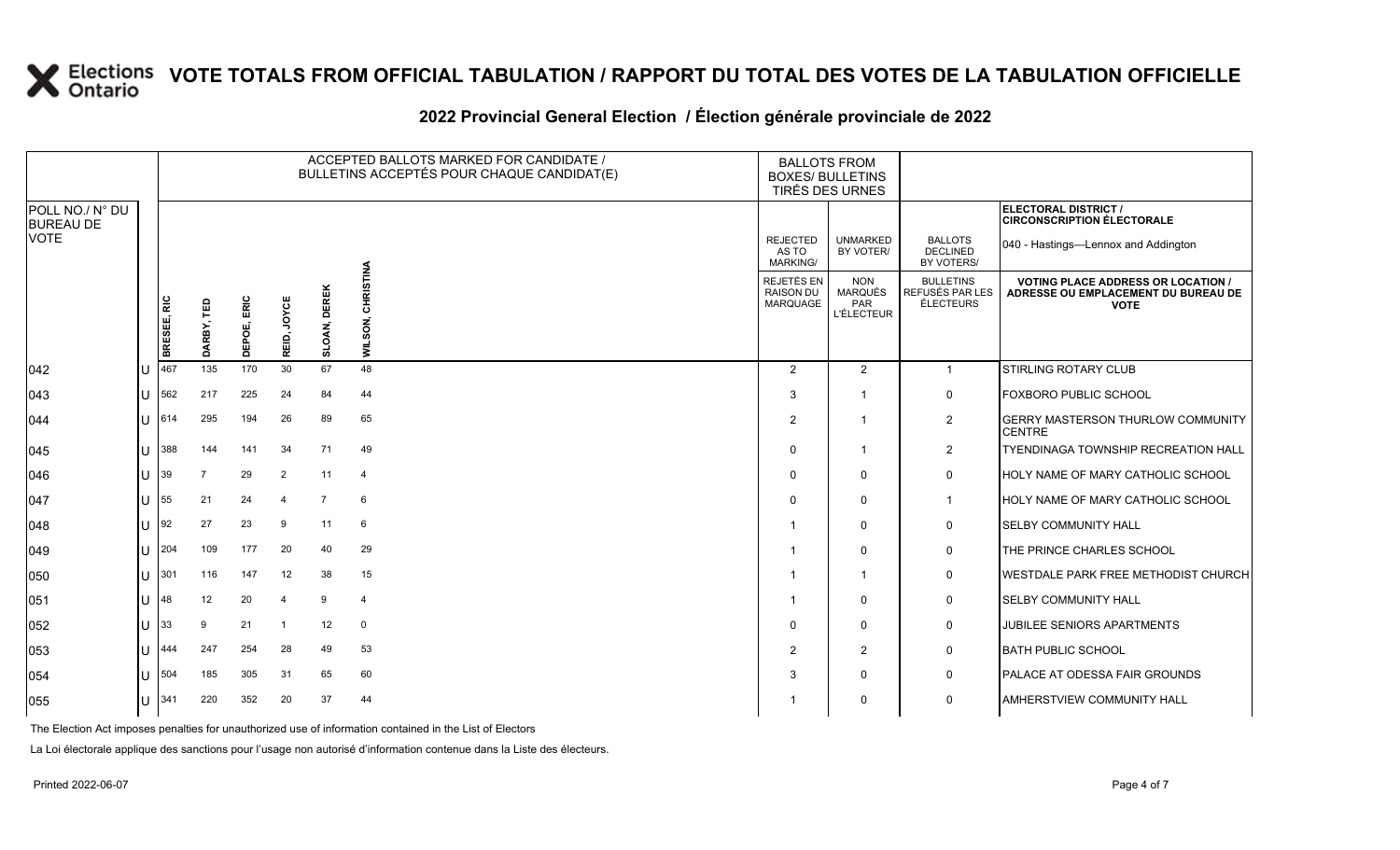### **2022 Provincial General Election / Élection générale provinciale de 2022**

|                                     |              |                |            |             |                |                     | ACCEPTED BALLOTS MARKED FOR CANDIDATE /<br>BULLETINS ACCEPTÉS POUR CHAQUE CANDIDAT(E) | <b>BALLOTS FROM</b><br><b>BOXES/ BULLETINS</b>           | TIRÉS DES URNES                                          |                                                  |                                                                                                 |
|-------------------------------------|--------------|----------------|------------|-------------|----------------|---------------------|---------------------------------------------------------------------------------------|----------------------------------------------------------|----------------------------------------------------------|--------------------------------------------------|-------------------------------------------------------------------------------------------------|
| POLL NO./ N° DU<br><b>BUREAU DE</b> |              |                |            |             |                |                     |                                                                                       |                                                          |                                                          |                                                  | ELECTORAL DISTRICT /<br><b>CIRCONSCRIPTION ÉLECTORALE</b>                                       |
| <b>VOTE</b>                         |              |                |            |             |                |                     |                                                                                       | <b>REJECTED</b><br>AS TO<br><b>MARKING/</b>              | <b>UNMARKED</b><br>BY VOTER/                             | <b>BALLOTS</b><br><b>DECLINED</b><br>BY VOTERS/  | 040 - Hastings-Lennox and Addington                                                             |
|                                     |              | BRESEE, RIC    | DARBY, TED | DEPOE, ERIC | REID, JOYCE    | <b>SLOAN, DEREK</b> | <b>CHRISTINA</b><br>WILSON,                                                           | <b>REJETÉS EN</b><br><b>RAISON DU</b><br><b>MARQUAGE</b> | <b>NON</b><br><b>MARQUÉS</b><br>PAR<br><b>L'ÉLECTEUR</b> | <b>BULLETINS</b><br>REFUSÉS PAR LES<br>ÉLECTEURS | <b>VOTING PLACE ADDRESS OR LOCATION /</b><br>ADRESSE OU EMPLACEMENT DU BUREAU DE<br><b>VOTE</b> |
| 056                                 | U            | 347            | 212        | 296         | 12             | 35                  | 48                                                                                    | 4                                                        | $\overline{1}$                                           | $\mathbf{1}$                                     | <b>AMHERSTVIEW FIRE STATION</b>                                                                 |
| 057                                 | U            | 118            | 36         | 45          | -7             | 16                  | 13                                                                                    |                                                          | $\mathbf 0$                                              | 0                                                | DORLAND FIRE STATION                                                                            |
| 058                                 | $\cup$       | 132            | 42         | 61          | 6              | 21                  | 8                                                                                     | 3                                                        | $\mathbf 0$                                              | 0                                                | <b>STRATHCONA PAPER CENTRE</b>                                                                  |
| 059                                 | $\bigcup$ 94 |                | 73         | 65          | 8              | 23                  | 22                                                                                    | $\Omega$                                                 | 6                                                        | 0                                                | <b>QUEEN ANN PARISH CTR.</b>                                                                    |
| 060                                 |              | $U$ 177        | 67         | 121         | 20             | 35                  | 15                                                                                    |                                                          | $\mathbf 0$                                              | 0                                                | <b>DESERONTO COMMUNITY RECREATION</b><br><b>CENTRE</b>                                          |
| 061                                 |              | $U$ 582        | 176        | 246         | 20             | 62                  | 43                                                                                    |                                                          | $\mathbf 0$                                              | 0                                                | <b>SOUTHVIEW PUBLIC SCHOOL</b>                                                                  |
| 700                                 |              |                |            |             |                |                     | COMBINED WITH ADV002 / COMBINÉ À ADV002                                               |                                                          |                                                          |                                                  |                                                                                                 |
| 701                                 | U            |                |            |             |                |                     | COMBINED WITH 706 / COMBINÉ À 706                                                     |                                                          |                                                          |                                                  |                                                                                                 |
| 702                                 | $U$  9       |                |            | 6           | $\overline{4}$ | $\mathbf{1}$        | $\overline{1}$                                                                        | 2                                                        | $\mathbf 0$                                              | 0                                                | CARESSANT CARE MARMORA                                                                          |
| 703                                 |              | $\lfloor$   16 | 17         | 6           | $\overline{1}$ | $\overline{0}$      | $\overline{2}$                                                                        | $\Omega$                                                 | $\mathbf 0$                                              | 0                                                | <b>MOIRA PLACE</b>                                                                              |
| 704                                 | U 9          |                | 11         | 5           | $\overline{4}$ | $\overline{1}$      | $\mathbf 0$                                                                           | $\Omega$                                                 | $\mathbf 0$                                              | 0                                                | <b>STIRLING MANOR</b>                                                                           |
| 705                                 |              | $11$ 12        | 11         | 8           |                | 5                   | $\overline{2}$                                                                        | $\Omega$                                                 | 3                                                        | $\overline{1}$                                   | <b>FRIENDLY MANOR NURSING HOME</b>                                                              |
| 706                                 |              | $U$ 19         | 12         | 6           | 3              | $\mathbf 0$         | $\overline{2}$                                                                        | 3                                                        | $\mathbf 0$                                              | $\mathbf 0$                                      | <b>VILLAGE GREEN</b>                                                                            |
| 707                                 |              | U $18$         | 12         | 5           | $\overline{4}$ |                     | $\overline{4}$                                                                        | $\Omega$                                                 | $\mathbf 0$                                              | 0                                                | THE JOHN M PARROTT CENTRE                                                                       |

The Election Act imposes penalties for unauthorized use of information contained in the List of Electors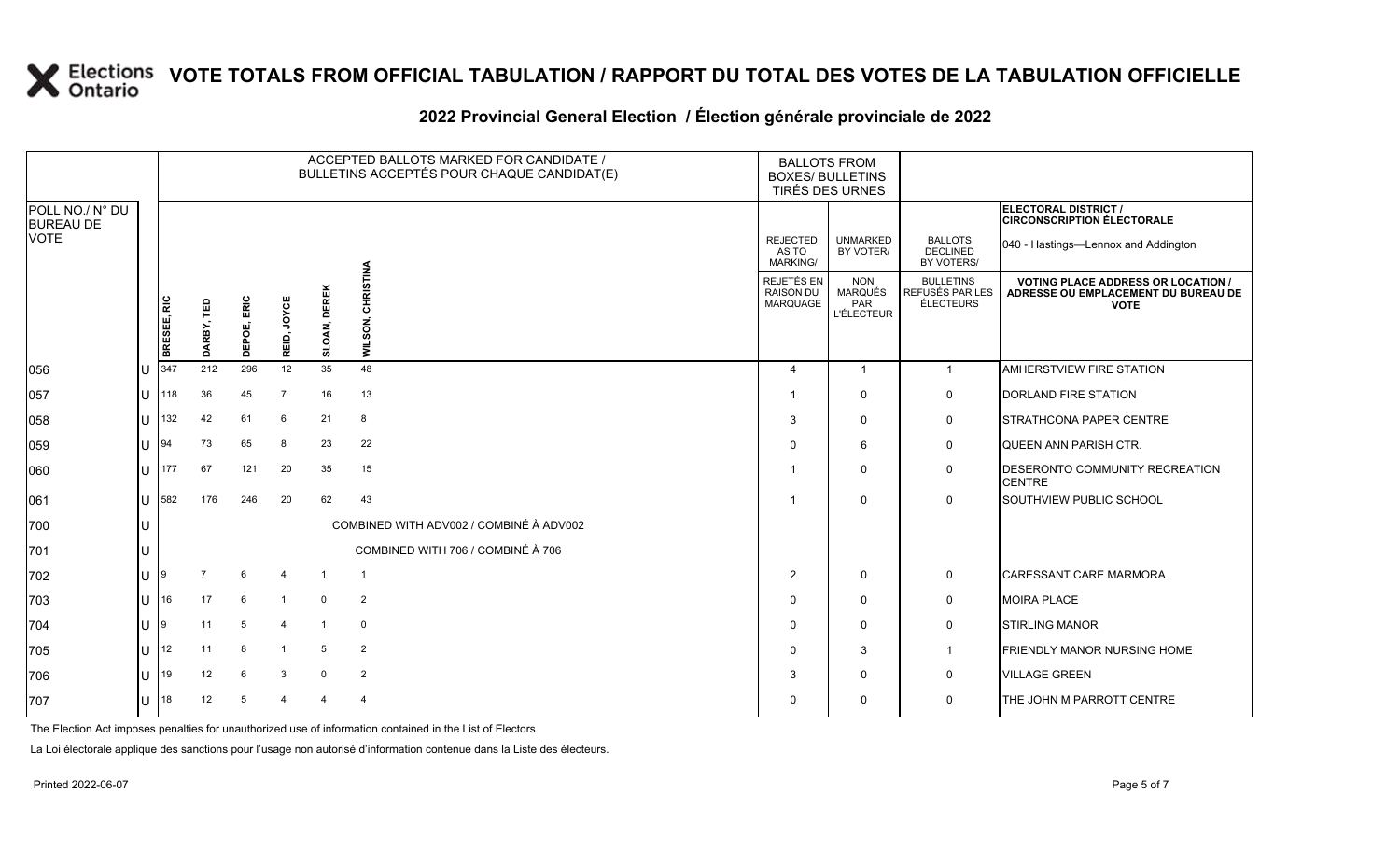### **2022 Provincial General Election / Élection générale provinciale de 2022**

|                                                    |    |             | ACCEPTED BALLOTS MARKED FOR CANDIDATE /<br>BULLETINS ACCEPTÉS POUR CHAQUE CANDIDAT(E) |                |                |                        |                                                        |                                             | <b>BALLOTS FROM</b><br><b>BOXES/ BULLETINS</b><br>TIRÉS DES URNES |                                                  |                                                                                                 |
|----------------------------------------------------|----|-------------|---------------------------------------------------------------------------------------|----------------|----------------|------------------------|--------------------------------------------------------|---------------------------------------------|-------------------------------------------------------------------|--------------------------------------------------|-------------------------------------------------------------------------------------------------|
| POLL NO./ N° DU<br><b>BUREAU DE</b><br><b>VOTE</b> |    |             |                                                                                       |                |                |                        |                                                        |                                             |                                                                   |                                                  | ELECTORAL DISTRICT /<br><b>CIRCONSCRIPTION ÉLECTORALE</b>                                       |
|                                                    |    |             |                                                                                       |                |                |                        |                                                        | <b>REJECTED</b><br>AS TO<br><b>MARKING/</b> | <b>UNMARKED</b><br>BY VOTER/                                      | <b>BALLOTS</b><br><b>DECLINED</b><br>BY VOTERS/  | 040 - Hastings-Lennox and Addington                                                             |
|                                                    |    | BRESEE, RIC | DARBY, TED                                                                            | DEPOE, ERIC    | JOYCE<br>REID, | <b>DEREK</b><br>SLOAN, | <b>CHRISTINA</b><br>ξ<br>Ō<br>$\bar{\bar{\mathbf{z}}}$ | REJETÉS EN<br><b>RAISON DU</b><br>MARQUAGE  | <b>NON</b><br><b>MARQUÉS</b><br>PAR<br><b>L'ÉLECTEUR</b>          | <b>BULLETINS</b><br>REFUSÉS PAR LES<br>ÉLECTEURS | <b>VOTING PLACE ADDRESS OR LOCATION /</b><br>ADRESSE OU EMPLACEMENT DU BUREAU DE<br><b>VOTE</b> |
| 708                                                | IU |             |                                                                                       |                |                |                        | COMBINED WITH ADV002 / COMBINÉ À ADV002                |                                             |                                                                   |                                                  |                                                                                                 |
| 709                                                | IU |             |                                                                                       |                |                |                        | COMBINED WITH ADV002 / COMBINÉ À ADV002                |                                             |                                                                   |                                                  |                                                                                                 |
| 710                                                | IU |             |                                                                                       |                |                |                        | COMBINED WITH 705 / COMBINÉ À 705                      |                                             |                                                                   |                                                  |                                                                                                 |
| 711                                                | IU |             |                                                                                       |                |                |                        | COMBINED WITH 704 / COMBINÉ À 704                      |                                             |                                                                   |                                                  |                                                                                                 |
| 712                                                | ΙU | 18          | 15                                                                                    | 8              | $\overline{2}$ | $\overline{1}$         | $\overline{2}$                                         | -1                                          | 0                                                                 | $\mathbf{1}$                                     | THE WINDSOR RETIREMENT RESIDENCE                                                                |
| 713                                                | lU |             | $\overline{7}$                                                                        | $\overline{7}$ | $\mathbf 0$    | $\mathbf 0$            | $\mathbf 0$                                            | $\Omega$                                    | $\mathbf{0}$                                                      | 0                                                | <b>RIVERSTONE RESIDENCE INC.</b>                                                                |
| ADV001                                             |    | 183         | 91                                                                                    | 67             | 8              | 16                     | 8                                                      | $\Omega$                                    | $\mathbf{0}$                                                      | $\mathbf{1}$                                     | <b>RICHMOND BLVD</b>                                                                            |
| ADV002                                             |    | 1227        | 532                                                                                   | 447            | 65             | 132                    | 98                                                     | 25                                          | 6                                                                 | $\overline{2}$                                   | <b>RICHMOND BLVD</b>                                                                            |
| ADV003                                             |    | 242         | 94                                                                                    | 62             | 11             | 40                     | 19                                                     |                                             | -1                                                                | 0                                                | 237 HASTINGS ST. N                                                                              |
| ADV004                                             |    | 78          | 22                                                                                    | 20             | $\overline{7}$ | 12                     | 9                                                      | $\Omega$                                    | $\mathbf{0}$                                                      | 0                                                | 108 RUSSEL ST                                                                                   |
| ADV005                                             |    | 1097        | 476                                                                                   | 361            | 37             | 83                     | 57                                                     | $\overline{2}$                              | 2                                                                 | 0                                                | <b>STRATHCONA PAPER CENTRE</b>                                                                  |
| ADV006                                             |    | 415         | 109                                                                                   | 97             | 22             | 51                     | 23                                                     |                                             | $\mathbf 1$                                                       | $\mathbf 0$                                      | <b>ARTS CENTRE HASTINGS</b>                                                                     |
| ADV007                                             |    | 83          | 22                                                                                    | 12             | 3              | 9                      | $\mathbf{3}$                                           | $\Omega$                                    | $\mathbf{0}$                                                      | 0                                                | <b>LAND O'LAKES LIONS CLUB</b>                                                                  |
| ADV008                                             |    | 384         | 179                                                                                   | 81             | 16             | 39                     | 39                                                     | 3                                           | -1                                                                | $\mathbf 1$                                      | TWEED HUNGERFORD AGRICULTURAL<br><b>BUILDING</b>                                                |

The Election Act imposes penalties for unauthorized use of information contained in the List of Electors